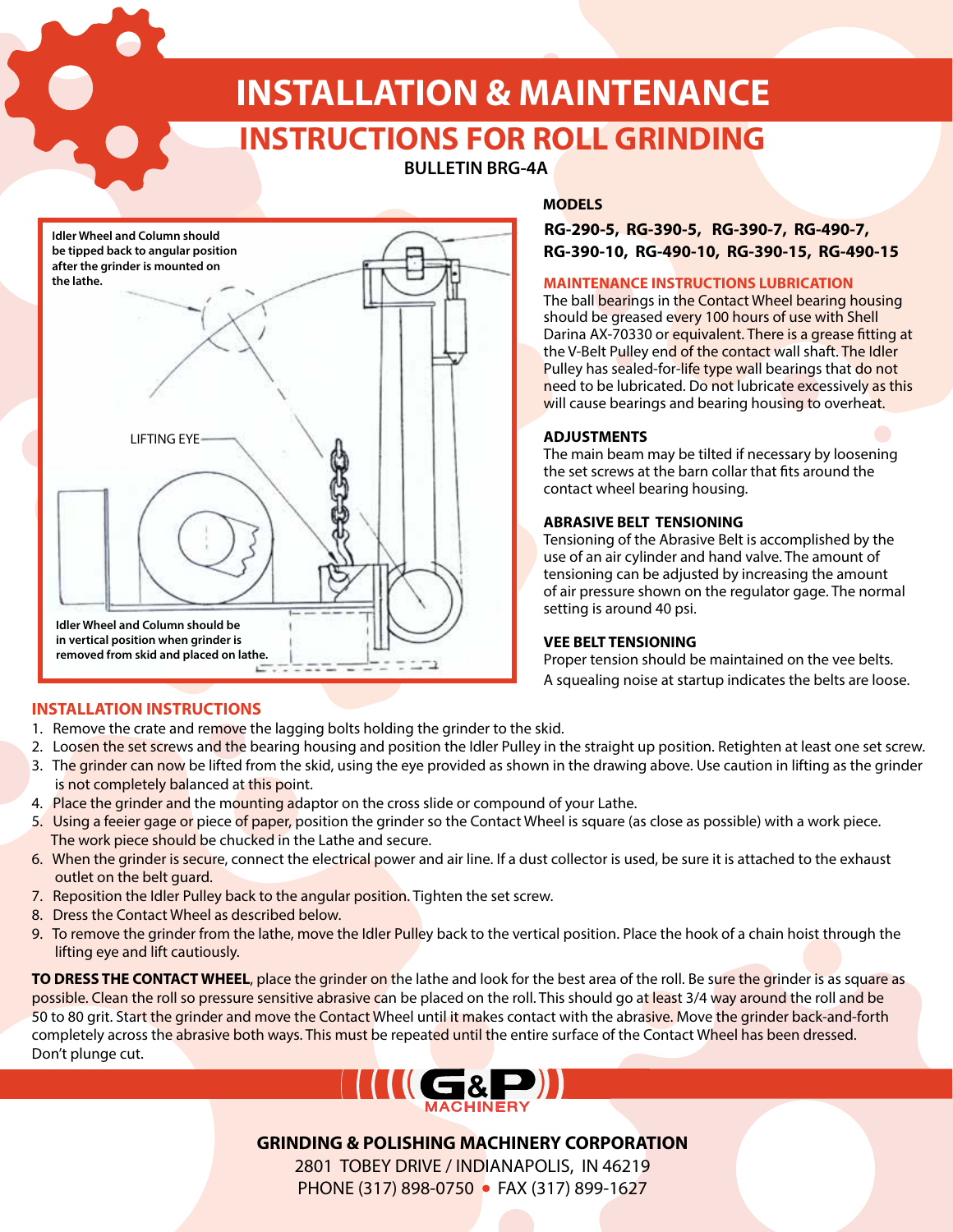# **BULLETIN BRG-4A**

**HELPFUL HINTS TO SUCCESSFUL ROLL GRINDING.** The following is given as a starting point only; final grinding parameters for a specific application may have to be determined via field testing.

- 1. The speed of rotation of the workpiece should be 100 -- 150 SFPM for mild steel. A slower speed should be used for harder material and a faster speed for softer material. \*Roll should rotate in reverse or against rotation of belt.
- 2. On the smaller diameters heat buildup may cause the roll to bow or deform, resulting in an uneven grind. If this happens, the use of coolant is strongly recommended. Some users have reported that filling a hollow roll with water resolves this problem.
- 3. The grinder should traverse at the maximum speed available. Generally, thread cutting speed of 1" per 2 revolutions of the part will be the maximum; some lathes are limited to 1" per 4 revolutions.
- 4. If a Lathe is being used for grinding only, it may be converted so that a separate drive can be added for traverse. If this can be added, 1" per revolution would be satisfactory speed for a 4" wide belt.
- 5. Depth of cut: When the travel speed of the grinder between 1 and 2 inches per revolution of the part, the grinding depth of cut can be around 0.003. If the travel speed is 1 inch or less per revolution, as much as .005 can be ground.
- 6. If several thousandths of material are to be removed, it is advisable to start with a coarse grit (50 grit or less) and follow with a series of finer grits.
- **EXAMPLE:** For a 4" dia. mild steel roll requiring .012 stock removal and a 15-20 RMS finish, the following sequence might be used:

Make three quick passes with a 50 grit belt, removing about .010, one pass with a 120 grit belt removing about .001, then one pass with a 18 grit belt, removing approximately .0005, followed by 280 grit or 320 grit.

For close tolerance requirements, two or three final passes are recommended using light pressure with no infeed between the passes.

To some extent, the grit sequence is governed by the length of the roll.

Any given grit sequence will produce a different finish on a four foot long roll than on a twelve foot long roll.

 A 50 grit belt will be reduced to the equivalent of 60-80 grit after grinding 10 to 12 feet, and each succeeding pass will continue to reduce the size of the grain.

- 7. See bulletin BRG-3B regarding the choice of the proper contact wheel for best results.
- 8. Be sure the Abrasive Belt is the type for roll grinding. The belts should have a butt splice reinforced with a mylar strip.
- 9. Rubber rolls and hard chrome rolls must be ground with silicon carbide abrasives or flexible diamond products.
- 10. Steel rolls are ground with ceramic aluminum oxide and aluminum oxide for roughing and finishing respectively.
- 11. For good finish, the belt should not be quite as wide as the Contact Wheel. Our Contact Wheels are 1/16" to 1/8" wider than the nominal width of the belt. Never break the edges of the Contact Wheel.

#### **12. Always wear eye protection. Keep hands away from running belt and roll.**

13. Keep guards in place with doors closed when grinder is running.

\*For safety reasons the roll should turn against the belt rotation. It creates a safety hazard when rotating with the belt.



**GRINDING & POLISHING MACHINERY CORPORATION**

2801 TOBEY DRIVE / INDIANAPOLIS, IN 46219 PHONE (317) 898-0750 • FAX (317) 899-1627